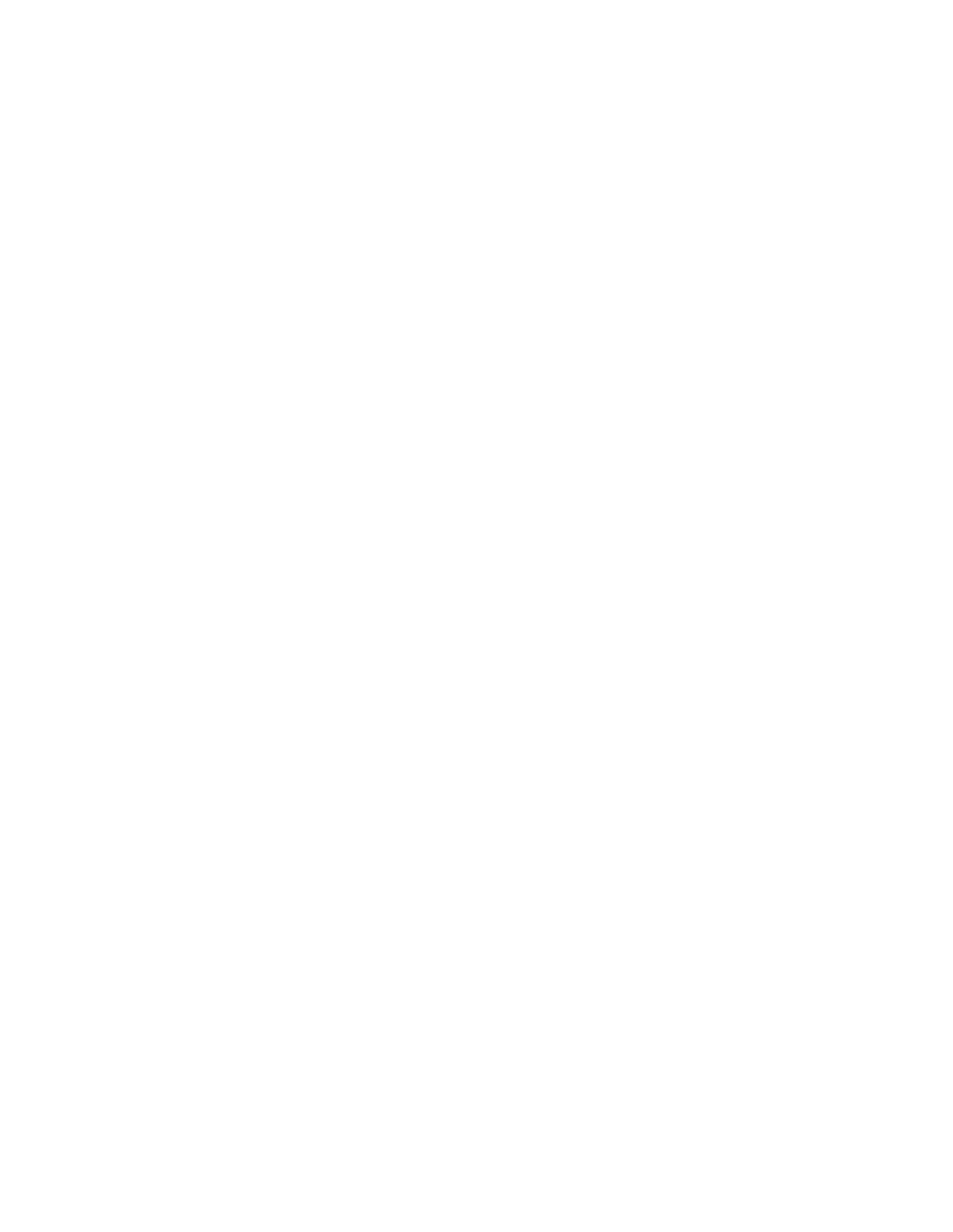be exactly determined by a big-magnitude offset diffusion, and landmarks of tiny structures corresponding to a small offset obtain their approximate positions from the knowledge of point relationship to those distinguished ones. The actual locations will be available after dilations and erosions.

The remainder of this paper is organized as follows. contributions are depicted in Section 2 and Section 3. Performance demonstrated in Section 4 shows that the new method is quite stable to extract feature points in a big scale, and significant for other landmarks detection as well, no matter the landmarks are of a big scale or in a tiny structure. Automatic detected landmarks provide a set of reference points for further template deformation.

# II. KNOWLEDGE BASED DIFFUSION FOR LAYERED STRUCTURE REPRESENTATION

Anisotropy diffusion happens in homogenous areas and along edges, but stops when crossing object contour. It produces adaptively sharp boundaries of smooth regions. Adjusting parameters of a diffusion model, we could yield images in different scales for landmark detection.

Perona and Malik firstly suggested diffusion using partial differential equation(PDE) for image f [6]:

$$
\partial f(x, y, t) / \partial t = div (g \parallel \nabla f \parallel \nabla f)
$$
 (1)

where  $(x, y)$  denotes a pixel position,  $t=0$  corresponds to the initial state,  $\nabla f$  represents a gradient image of f, and  $g(.)$  is a positive monotonous descending function satisfying the following conditions: it is large enough to cause diffusion at a position located in a smooth region, and approaches zero to preserve discontinuity when crossing edges. This diffusion model is computationally expensive because of its iteration. Fortunately B. Fischel et al. proposed a fast realization[7], in which the serial PDE diffusion is replaced with parallel kernel operations performed in one single step, the kernel size is viewed as offsets relatively to discontinuities.

In [7], an offset vector( $\overline{OV}$ ) is estimated by:

$$
v(x, y) = m(x, y) d(x, y) \frac{o(x, y)}{|o(x, y)|}
$$
 (2)

where

1) *o(x,y)* indicates offset orientation normal to image border and usually takes a simple form of gradient as follows:

$$
o(x, y) = \nabla f(x, y)
$$
 (3)

2)  $d(x, y)$  is offset direction, i.e. the sign for an OV, with  $d(x,y)=1$  in the orientation direction and  $d(x,y)=-1$  denoting the opposite case. It is expressed as:

$$
d(x,y) = -\text{sgn}\left[\int_{w} (\text{o}(x,y)\nabla f(x+x',y+y'))(\text{o}(x,y)Dis(x',y'))dx'dy'\right] \tag{4}
$$

Here *w* is a filtering window for integral, *(x',y')* is a pixel in *w* with a relative coordinate to the filter center  $(x, y)$ , and  $Dis(x', y')$  is a relative distance as well.













Figure 2. Nonlocal filtering results and their edge maps.

3)  $m(x, y)$  refers to offset magnitude, and determines how far the displacement should be forward.  $m(x,y)$  is acquired by the following steps:

· Generate initial OV with (5):

$$
v_i(x, y) = d(x, y) o(x, y) \tag{5}
$$

 $\cdot$  Search a zero-crossing point  $(x',y')$  in the offset direction to produce offset magnitude with

 $m(x, y) = \min \alpha : v(x + \alpha v_i(x, y), y + \alpha v_i(x, y))$ , $v_i(x, y) \le 0$ 

The final OV field is formed by letting

$$
v(x, y) = m(x, y) \frac{v_i(x, y)}{|v_i(x, y)|}
$$
(7)

With parallel diffusion, features of various scales are filtered non-locally at the offset positions using kernels of different sizes. The size is a crucial factor in diffusion. A large offset relates to a longer displacement vector. It will reduce the subtle local structure, especially to feature points *UIA, UI, LI, LIA, U6* and *L6* etc. as shown in Fig.1(a), whereas it retains the global landmarks on the contours of big structures, such as *N, Or, Ans, A, B, Pg, Gn, Me Go* and *Ar*. On the other hand, a detailed region is associated with a small scale and a small magnitude. Thus various diffusion sizes could be used to adapt the structure scale. Since the craniofacial template is knowledge based, the suitable size for different structures are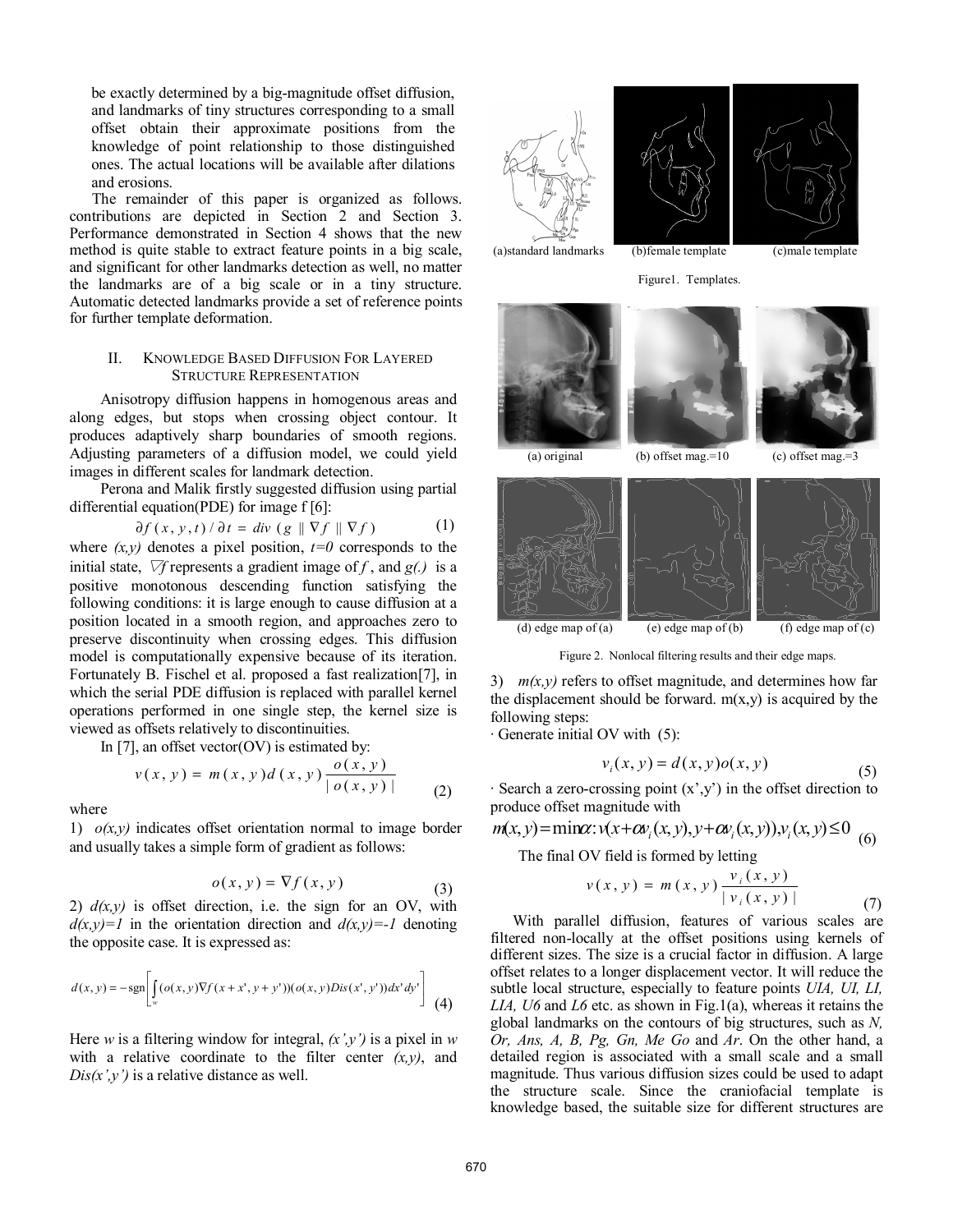available by training. Fig. 2 are images accomplished by nonlocal filtering and edge maps. Fig. 2(a) is the original cephalogram, Fig. 2(b) and Fig. 2(c) shows the results with offset magnitudes 10 and 3. Because of the similarity of human brains, the training sizes are robust to most people. Hence by making use of diffusion results, we could evaluate the appropriate positions for feature points and derive them with a new idea described in the next section.

## III. LANDMARK LOCATION BY EDMS OF DILATED **SKELETONS**

Isotropic pixels inside a region are filtered in PDE processing to produce an integral surface, whereas diffusion decreases rapidly around the edges. This behaviour finally generates segmentation-like result with a visually sharp outline and landmarks located at the junctions of area contour. If we perform dilations on their edge maps, each junction will become a pixel-clique and appear as a thick point in EDM, taking a big value greater than the dilation times. Hence a binary operation could clearly pick up the accurate positions for landmark candidates.

EDM is an elevation model calculating the straight distance between an inside-feature pixel and its nearest boundary, these distance are encoded by gray values and form an EDM image. Assume a set *U* representing a feature, and  $\partial U$  is the boundary of *U*, an EDM is defined as follows:

{  $U_{EDM}$  :  $u_i = 0$ ,  $\forall u_i$  *not belongs to features*; *AND*  $u_i = d_e(u_i, \partial U)$ ,  $\forall u_i$  *belongs to features*} (8)

where  $d_e(u_i, \partial U)$  denotes the smallest distance from the pixel  $u_i$  to the feature boundary. Conceptually, the time cost for the construction of an EDM depends on the feature sizes, it may be relative expensive due to the width of an object. Most of the current EDM techniques, such as the ordered propagation through bucket sorting of the pixels are quite complicated and not in very high speed[8].

In this paper, we use our fast and simple algorithm scanning the input image with no more than four passes to create EDM:

1) The first scanning computes the minimum distance from a pixel to its feature horizontal boundary. It goes from left to right and top to bottom. For each pixel in an EDM row, if it is a feature start-point, the corresponding map takes value 1. Within the same feature, each pixel after the first one maps its magnitude one greater than the former neighbor. When a feature endpoint is met, pixels from the end of the feature to its half-length are reset from 1 to length/2.

2) The second pass accomplishes calculation of the smallest distance in vertical direction. It is the same as the first one except proceeding from top to bottom and left to right.

The maps available after the above passes could indicate the 4-neighbor-rule distances of all the pixels within a feature, but it is just a closer approximation in a sense of the 8 neighbor-rule. For pixels diagonally adjacent to the boundaries, the distances will be one pixel biased actually. The next two propagating passes modifies this situation.



(a) large offset mapping  $\overline{of Fig.2(e)}$  (from left to right and top-bottom : edge maps, dilation, EDM, candidates of landmark positions)



(b) tiny structures mapping of Fig.  $2(f)$  (from left to right: edge maps, dilation, EDM, candidates of landmark positions)

Figure 3. EDM based edge-map dilation & landmark extraction.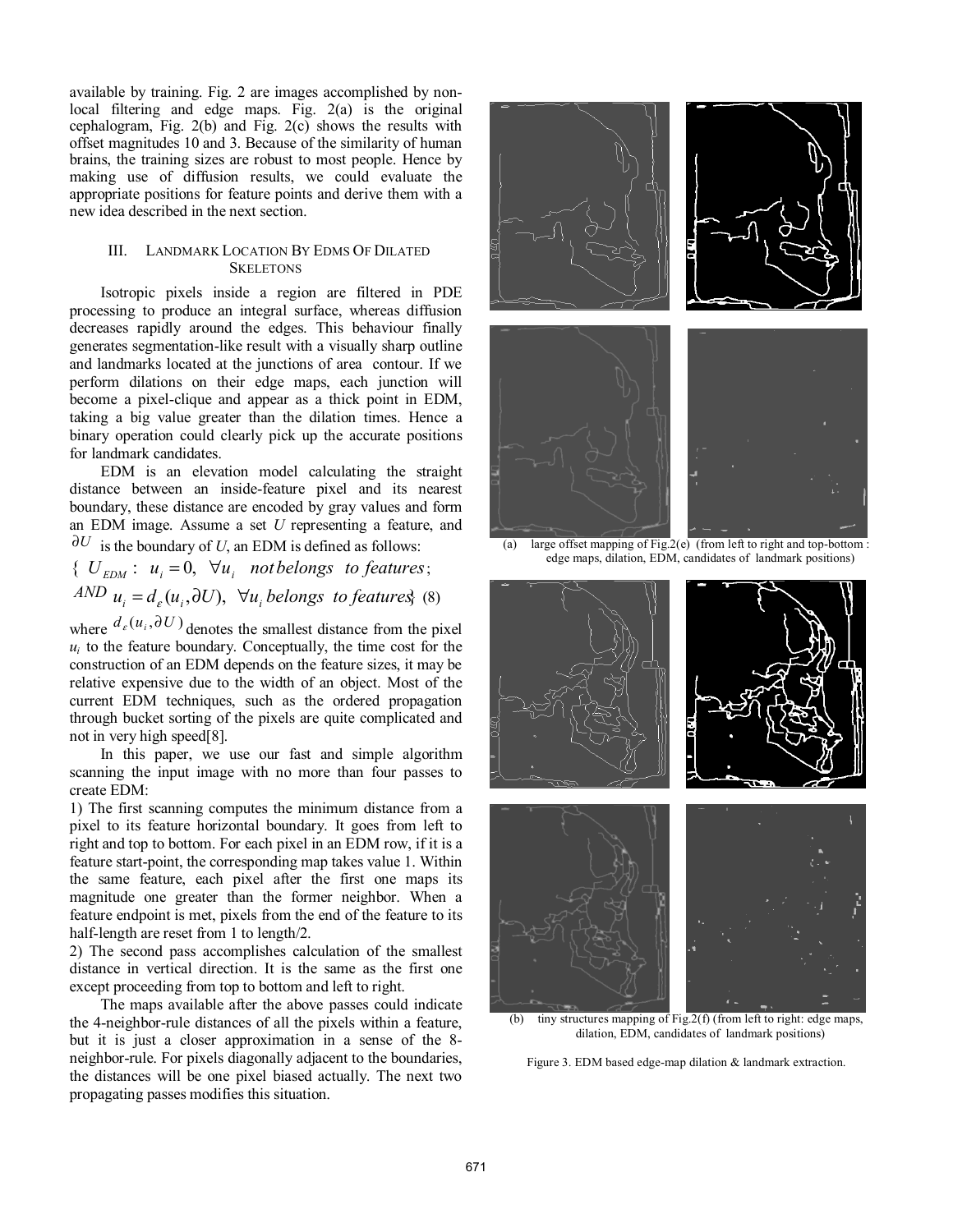



(b) Figure 4. Landmark detection results and measurement.

3) The third scanning advances from left to right and top to bottom, it assigns each pixel in a feature a gray value one greater than the minimum of any of its neighbors. i.e., if the 4-neighbor–rule distance maps is *UF*, the image after propagation is  $U_G$ ,  $N_F$  is the neighbor field of pixel p in  $U_F$ , p' is the pixel in  $U_G$  located at the same position as  $p$ , the following equation will hold:

$$
U_G(p') = \min(N_F(U_F(p))) + 1
$$
\n(9)

The left propagation performs a repeat step, working from bottom to top and right to left.

Since the ridge is constituted by the locally biggest values in EDM, it corresponds closely to the original skeleton, thus the dilation skeleton and the dilation junctions are of different widths. We could immediately gain a straightforward way to get unique landmark positions. Here a repeated dilation and binarization scheme is introduced for the purpose. The location procedures are follows:

Step 1. Set initial dilating times  $D_t(0)=1$ ;

Step 2. Repeat dilations as  $D_t(i)$  denoted and perform binary operation with a threshold  $D_i(i)$ -1, then count the pixelcliques and record it as *Nc(i)*.

Step 3.if  $Nc(i) \ge Nc(i-1)$ ,  $D_i(i+1) = Dt(i)+1$ , goto Step 2; else stops.

After dilations in Step2, edges containing obvious terminals and crossing points are obtained with their small intervals filled in. On the other hand, binarization could eliminates the smooth skeleton, and reserve the pixel-cliques which correspond to the key points around landmarks in that scale. The knowledgebased template is used to assure a truly mapping of cliques to landmarks, firstly referred to the large offset result and then to the tiny structure result. Fig.3(a) and Fig.3(b) show the edgemap dilation and landmark extraction based on EDM, acquiring landmark candidates in large structures and in tiny scale. Each clique provides a feature point candidate for template matching The cliques are finally peeled off as shown in Fig. 4. The left side of Fig. 4(a) demonstrates the positions of 12 landmarks *S, N, Or, Po, Ar, ArR, ANS, A, B, Pg, Me* and *Go*, and approximate locations of 2 landmarks *PNS* and *LI*. The right bottom of Fig. 4(a) presents the evaluation result of feature angles and distances according to the feature point positions. Fig. 4(b) reveals the landmark locations of another patient.

#### IV. EXPERIMENTS AND CONCLUSIONS

The proposed method was experimented with 30 cases of clinical surgeries to compare the detected landmark positions and those actual parameters measured by orthodontists. We evaluate the match performances with *t*-testing method, setting its confidence coverage to 0.95, i.e.,  $\alpha$  =0.05, and 100(1- $\alpha$  )%=0.95. Table I gives the behavioral meaning: 9 angle parameters are meaningless in statistics with probability intervals *(P>0.05)*, this result illuminates that angle measurements in our method are accurate; among 5 distance parameters, only one parameter *(B-B')* testing has a value *P*<0.05, this also implies that most distance measurements are correct. The wrong position of *B* reflects intrinsic difficulty of labium location, because mandible is a linkage joint, its landmark positions are affected by many factors.

Owing to edge-preserving diffusion and multi-layer separation, feature points, which are usually missed in the conventional methods, could be perfectly extracted in this paper. Furthermore, since the dilation key points take obviously different EDM values to those of smooth skeleton pixels, their positions could be simply obtained by a binary operation. As we could observe from the discussions and experimental results, the proposed approach is feasible and superior to most classic methods. It is robust and efficient for easy and accurate landmark location.

#### ACKNOWLEDGEMENT

The authors acknowledge the kindly supports of China NNSF(Grant No: 60472063.60325310) and GDNSF/CNLF (04020074-CN200402).